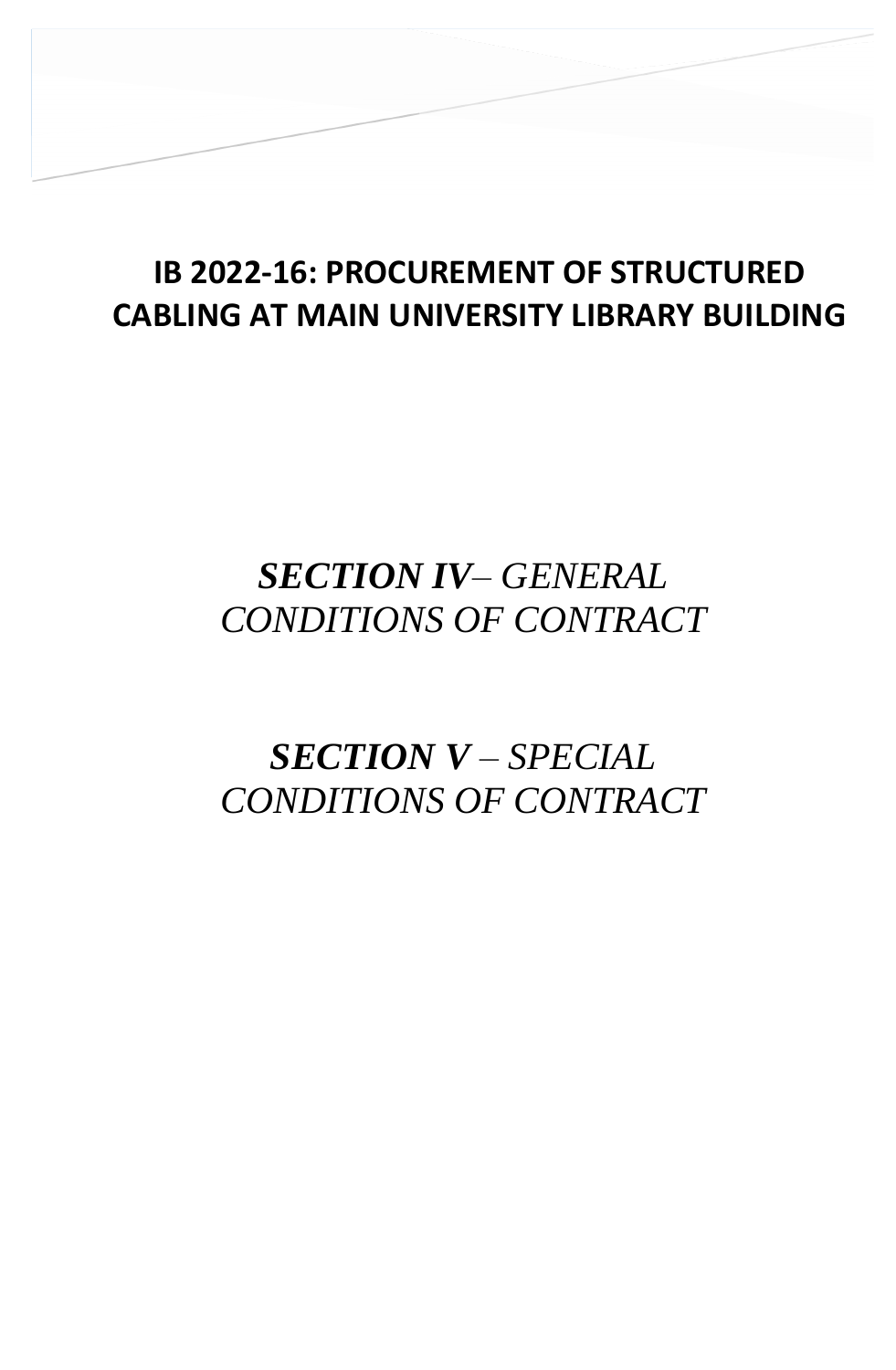## **SECTION V – SPECIAL CONDITIONS OF CONTRACT**

| <b>Scope of Contract</b><br>1.                                                                                                                                                                                                                                                                                                                                                                                                                                                                                                                                                                | Delivery and Documents -                                                                                                                                                                                                                                                                                                                                                                                                                                              |
|-----------------------------------------------------------------------------------------------------------------------------------------------------------------------------------------------------------------------------------------------------------------------------------------------------------------------------------------------------------------------------------------------------------------------------------------------------------------------------------------------------------------------------------------------------------------------------------------------|-----------------------------------------------------------------------------------------------------------------------------------------------------------------------------------------------------------------------------------------------------------------------------------------------------------------------------------------------------------------------------------------------------------------------------------------------------------------------|
| This Contract shall include all such items, although not specifically<br>mentioned, that can be reasonably inferred as being required for<br>its completion as if such items were expressly mentioned herein.<br>All the provisions of RA No. 9184 and its 2016 revised IRR,<br>including the Generic Procurement Manual, and associated<br>issuances, constitute the primary source for the terms and<br>conditions of the Contract, and thus, applicable in contract<br>implementation. Herein clauses shall serve as the secondary<br>source for the terms and conditions of the Contract. | For purposes of the Contract, "EXW," "FOB,"<br>"FCA," "CIF," "CIP," "DDP" and other trade terms<br>used to describe the obligations of the parties shall<br>have the meanings assigned to them by the current<br>edition of INCOTERMS published by the<br>International Chamber of Commerce, Paris. The<br>Delivery terms of this Contract shall be as follows:<br>[For Goods supplied from abroad, state:] "The<br>delivery terms applicable to the Contract are DDP |
| This is without prejudice to Sections 74.1 and 74.2 of the 2016<br>revised IRR of RA No. 9184 allowing the GPPB to amend the IRR,<br>which shall be applied to all procurement activities, the<br>advertisement, posting, or invitation of which were issued after                                                                                                                                                                                                                                                                                                                            | delivered to Benguet State University, Km 5, La<br>Trinidad, Benguet. In accordance with<br>INCOTERMS."<br>[For Goods supplied from within the Philippines,                                                                                                                                                                                                                                                                                                           |
| the effectivity of the said amendment.                                                                                                                                                                                                                                                                                                                                                                                                                                                                                                                                                        | state:] "The delivery terms applicable to this<br>Contract are delivered to Benguet State University,                                                                                                                                                                                                                                                                                                                                                                 |
| Additional requirements for the completion of this Contract shall<br>be provided in the Special Conditions of Contract (SCC).                                                                                                                                                                                                                                                                                                                                                                                                                                                                 | Km. 5, La Trinidad, Benguet. Risk and title will pass<br>from the Supplier to the Procuring Entity upon<br>receipt and final acceptance of the Goods at their                                                                                                                                                                                                                                                                                                         |
| 2. Advance Payment and Terms of Payment                                                                                                                                                                                                                                                                                                                                                                                                                                                                                                                                                       | final destination."                                                                                                                                                                                                                                                                                                                                                                                                                                                   |
| 2.1. Advance payment of the contract amount is provided<br>under Annex "D" of the revised 2016 IRR of RA No. 9184.                                                                                                                                                                                                                                                                                                                                                                                                                                                                            | Delivery of the Goods shall be made by the<br>Supplier in accordance with the terms specified in<br>Section VI (Schedule of Requirements).                                                                                                                                                                                                                                                                                                                            |
| 2.2. The Procuring Entity is allowed to determine the terms of<br>payment on the partial or staggered delivery of the Goods<br>procured, provided such partial payment shall correspond<br>to the value of the goods delivered and accepted in                                                                                                                                                                                                                                                                                                                                                | For purposes of this Clause the Procuring Entity's<br>Representative at the Project Site are:                                                                                                                                                                                                                                                                                                                                                                         |
|                                                                                                                                                                                                                                                                                                                                                                                                                                                                                                                                                                                               |                                                                                                                                                                                                                                                                                                                                                                                                                                                                       |
| accordance with prevailing accounting and auditing rules<br>and regulations. The terms of payment are indicated in the                                                                                                                                                                                                                                                                                                                                                                                                                                                                        | <b>Incidental Services</b>                                                                                                                                                                                                                                                                                                                                                                                                                                            |
| SCC.                                                                                                                                                                                                                                                                                                                                                                                                                                                                                                                                                                                          | The Supplier is required to provide all of the<br>following services, including additional services, if                                                                                                                                                                                                                                                                                                                                                               |
| 3. Performance Security                                                                                                                                                                                                                                                                                                                                                                                                                                                                                                                                                                       | any, specified in Section VI. Schedule of<br>Requirements:                                                                                                                                                                                                                                                                                                                                                                                                            |
| Within ten (10) calendar days from receipt of the Notice of Award<br>by the Bidder from the Procuring Entity but in no case later than<br>prior to the signing of the Contract by both parties, the successful                                                                                                                                                                                                                                                                                                                                                                                | performance or supervision of on-site<br>а.<br>assembly and/or start-up of the supplied                                                                                                                                                                                                                                                                                                                                                                               |
| Bidder shall furnish the performance security in any of the forms<br>prescribed in Section 39 of the 2016 revised IRR of RA No.<br>9184. [Include if Framework Agreement will be used:] In the case                                                                                                                                                                                                                                                                                                                                                                                           | Goods;<br>furnishing of tools required for assembly<br>b.<br>and/or maintenance of the supplied                                                                                                                                                                                                                                                                                                                                                                       |
| of Framework Agreement, the Bidder may opt to furnish the<br>performance security or a Performance Securing Declaration as<br>defined under the Guidelines on the Use of Framework                                                                                                                                                                                                                                                                                                                                                                                                            | Goods;<br>furnishing of a detailed operations and<br>c.<br>maintenance manual for each appropriate                                                                                                                                                                                                                                                                                                                                                                    |
| Agreement.}<br>4. Inspection and Tests                                                                                                                                                                                                                                                                                                                                                                                                                                                                                                                                                        | unit of the supplied Goods;<br>performance or supervision or<br>d.<br>maintenance and/or repair of the supplied                                                                                                                                                                                                                                                                                                                                                       |
| The Procuring Entity or its representative shall have the right to<br>inspect and/or to test the Goods to confirm their conformity to<br>the Project {[Include if Framework Agreement will be used:] or<br>Framework Agreement} specifications at no extra cost to the                                                                                                                                                                                                                                                                                                                        | Goods, for a period of time agreed by the<br>parties, provided that this service shall not<br>relieve the Supplier of any warranty<br>obligations under this Contract; and                                                                                                                                                                                                                                                                                            |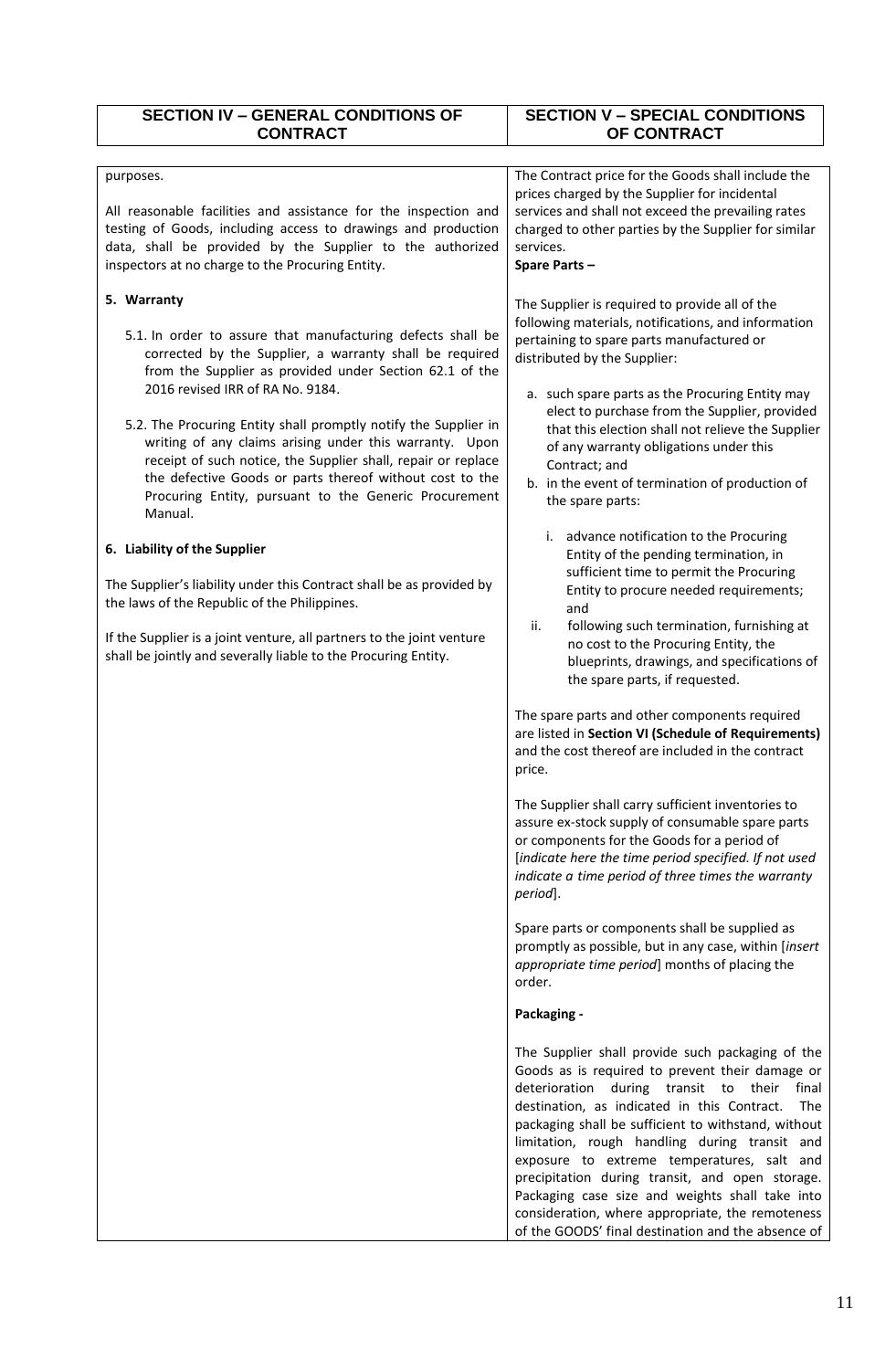| <b>SECTION IV - GENERAL CONDITIONS OF</b><br><b>CONTRACT</b> | <b>SECTION V - SPECIAL CONDITIONS</b><br>OF CONTRACT                                                                                                                                                                                                                                                                                                                                                                                                                                                                                                                                                                                                        |
|--------------------------------------------------------------|-------------------------------------------------------------------------------------------------------------------------------------------------------------------------------------------------------------------------------------------------------------------------------------------------------------------------------------------------------------------------------------------------------------------------------------------------------------------------------------------------------------------------------------------------------------------------------------------------------------------------------------------------------------|
|                                                              | heavy handling facilities at all points in transit.                                                                                                                                                                                                                                                                                                                                                                                                                                                                                                                                                                                                         |
|                                                              | The packaging, marking, and documentation within<br>and outside the packages shall comply strictly with<br>such special requirements as shall be expressly<br>provided for in the Contract, including additional<br>requirements, if any, specified below, and in any<br>subsequent instructions ordered by the Procuring<br>Entity.                                                                                                                                                                                                                                                                                                                        |
|                                                              | The outer packaging must be clearly marked on at<br>least four (4) sides as follows:                                                                                                                                                                                                                                                                                                                                                                                                                                                                                                                                                                        |
|                                                              | Name of the Procuring Entity<br>Name of the Supplier<br><b>Contract Description</b><br><b>Final Destination</b><br>Gross weight<br>Any special lifting instructions<br>Any special handling instructions<br>Any relevant HAZCHEM classifications                                                                                                                                                                                                                                                                                                                                                                                                            |
|                                                              | A packaging list identifying the contents and<br>quantities of the package is to be placed on an<br>accessible point of the outer packaging if practical.<br>If not practical the packaging list is to be placed<br>inside the outer packaging but outside the<br>secondary packaging.                                                                                                                                                                                                                                                                                                                                                                      |
|                                                              | Transportation-                                                                                                                                                                                                                                                                                                                                                                                                                                                                                                                                                                                                                                             |
|                                                              | Where the Supplier is required under Contract to<br>deliver the Goods CIF, CIP, or DDP, transport of the<br>Goods to the port of destination or such other<br>named place of destination in the Philippines, as<br>shall be specified in this Contract, shall be arranged<br>and paid for by the Supplier, and the cost thereof<br>shall be included in the Contract Price                                                                                                                                                                                                                                                                                  |
|                                                              | Where the Supplier is required under this Contract<br>to transport the Goods to a specified place of<br>destination within the Philippines, defined as the<br>Project Site, transport to such place of destination<br>in the Philippines, including insurance and storage,<br>as shall be specified in this Contract, shall be<br>arranged by the Supplier, and related costs shall be<br>included in the contract price.                                                                                                                                                                                                                                   |
|                                                              | Where the Supplier is required under Contract to<br>deliver the Goods CIF, CIP or DDP, Goods are to be<br>transported on carriers of Philippine registry. In<br>the event that no carrier of Philippine registry is<br>available, Goods may be shipped by a carrier which<br>is not of Philippine registry provided that the<br>Supplier obtains and presents to the Procuring<br>Entity certification to this effect from the nearest<br>Philippine consulate to the port of dispatch. In the<br>event that carriers of Philippine registry are<br>available but their schedule delays the Supplier in<br>its performance of this Contract the period from |